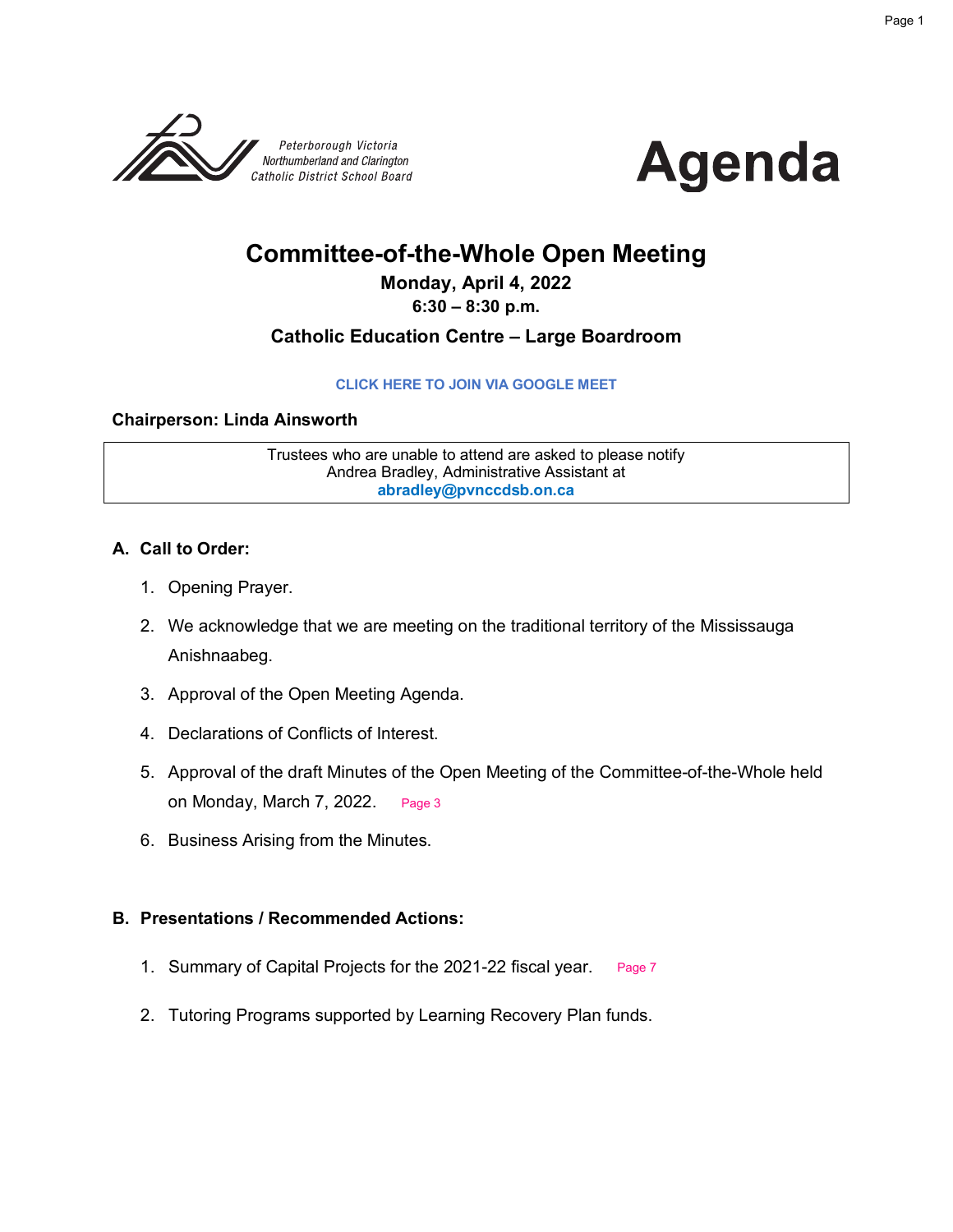#### **C. Information Items:**

- 1. Interim Financial Information at February 28, 2022. [Page 10](#page-9-0)
- 2. Follow up to passage of EDC bylaw March 22, 2022**.**

#### **D. Old Business:**

There is no old business.

#### **E. New Business:**

There is no new business.

#### **F. Next Meeting:**

1. Monday, May 9, 2022. 6:30 p.m.

#### **G. Conclusion:**

- 1. Closing Prayer.
- 2. Adjournment.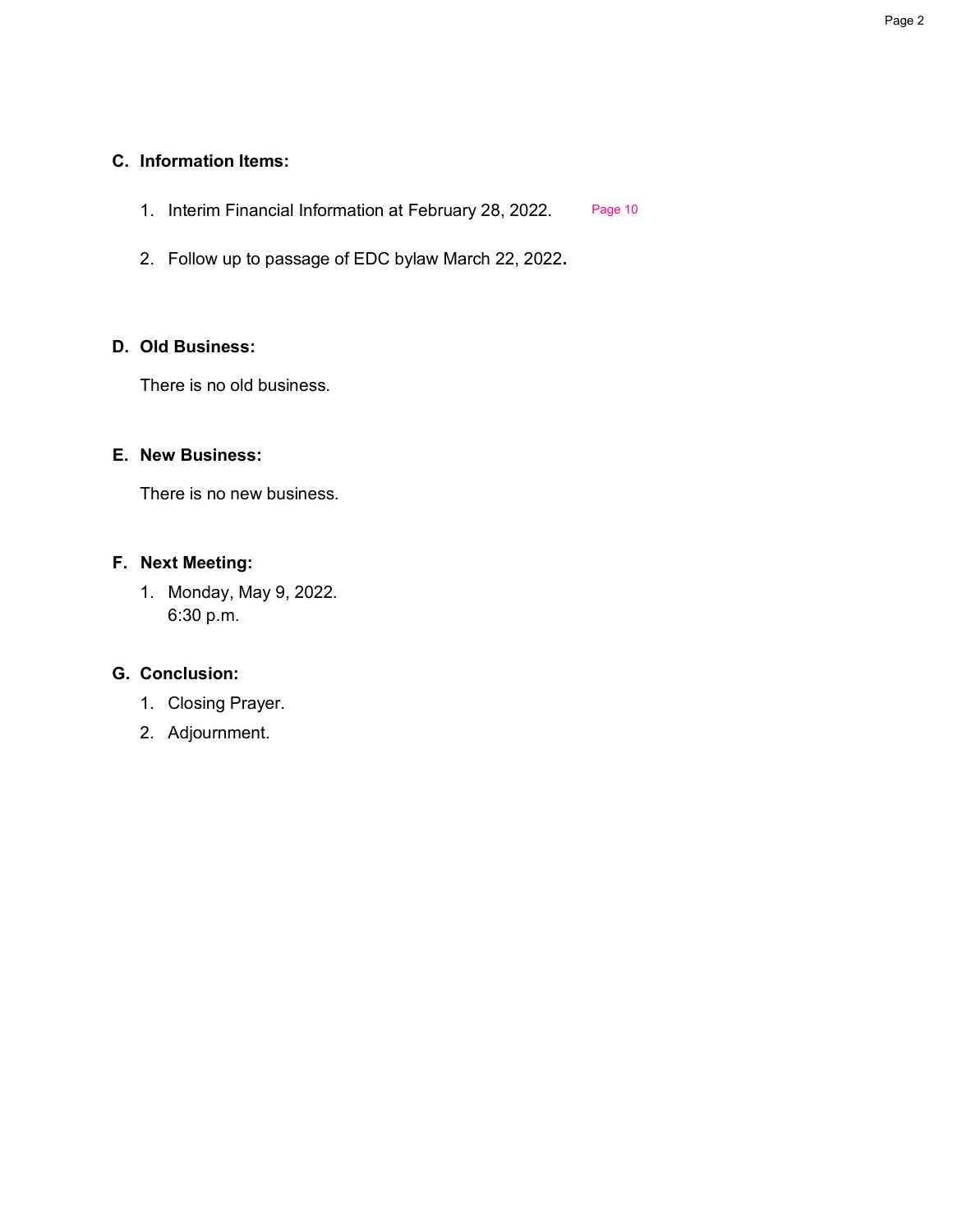<span id="page-2-0"></span>

A.4

2022-G-OP-8





### **The Minutes of the Open Meeting of the Committee-of-the-Whole held on Monday, March 7, 2022, at 6:40 p.m.**

| <b>Present</b>  | $*$ = (via video conference)                                             |  |  |  |  |  |  |
|-----------------|--------------------------------------------------------------------------|--|--|--|--|--|--|
| Trustees:       | Linda Ainsworth* (Committee Chairperson), David Bernier*, Loretta Durst, |  |  |  |  |  |  |
|                 | Braden Leal (Board Chairperson), Kevin MacKenzie*, Helen McCarthy*,      |  |  |  |  |  |  |
|                 | Emmanuel Pinto*.                                                         |  |  |  |  |  |  |
|                 |                                                                          |  |  |  |  |  |  |
| Administration: | Jeannie Armstrong*, Joan Carragher, Jonathan Di lanni*, Isabel Grace,    |  |  |  |  |  |  |
|                 | Stephen O'Sullivan*, Julie Selby*, Sheila Piggott*.                      |  |  |  |  |  |  |
|                 |                                                                          |  |  |  |  |  |  |
| Guests:         | Jack Ammendolia*, Watson and Associates Economists Ltd.                  |  |  |  |  |  |  |
| Regrets:        | Siobhán Marie (Junior Student Trustee).                                  |  |  |  |  |  |  |
|                 |                                                                          |  |  |  |  |  |  |
| Recorder:       | Andrea Bradley.                                                          |  |  |  |  |  |  |

#### **A. Call to Order:**

- 1. Linda Ainsworth asked Isabel Grace to lead the Opening Prayer.
- 2. Linda Ainsworth, acknowledged that the Committee-of-the-Whole Meeting was taking place on the traditional territory of the Mississauga Anishnaabeg.

#### 3. Approval of Open Meeting Agenda.

**Motion:** Moved by Kevin MacKenzie, seconded by Braden Leal, that the Open Meeting Agenda be accepted.

Carried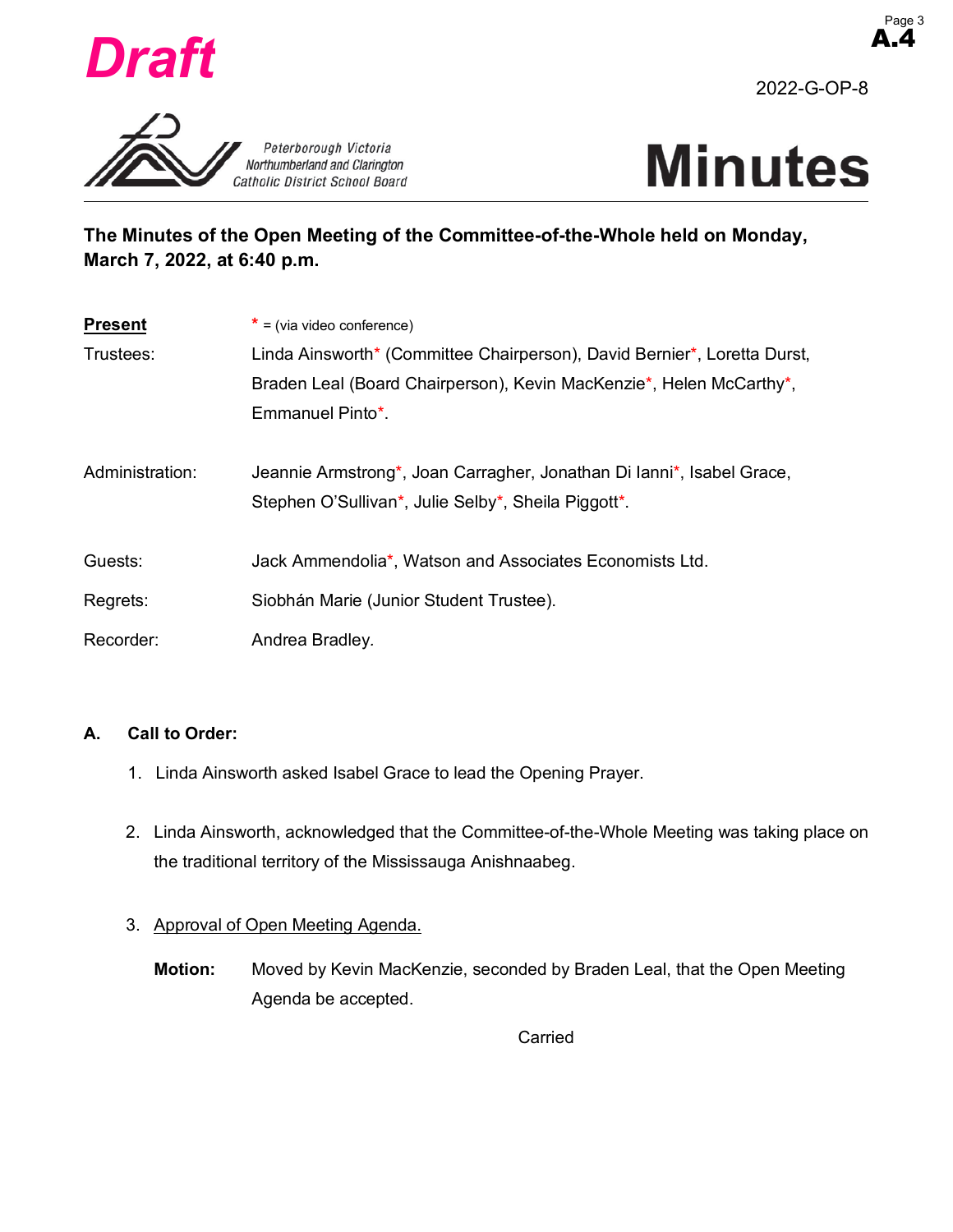

2022-G-OP-9

4. Declarations of Conflicts of Interest.

There were no conflicts of interest.

- 5. Approval of the Draft Minutes of the Committee-of-the-Whole Open Meeting held on Monday, February 7, 2022.
	- **Motion:** Moved by David Bernier, seconded by Braden Leal, that the Draft Minutes of the Committee-of-the-Whole – Open Meeting, held on Monday, February 7, 2022, be approved.

Carried.

#### 6. Business Arising from the Minutes.

There was no business arising from the minutes.

#### **B. Recommended Actions / Presentations:**

1. Peterborough Education Development Charge (EDC) Process - Response to PKHBA Presentation.

Isabel Grace, Superintendent of Business and Finance, gave a brief overview of the EDC Background Study and then introduced Jack Ammendolia, from Watson and Associates Economists Ltd., to the Committee-of-the-Whole. Jack presented the Memorandum to the committee highlighting many areas in response to February 22, 2022 presentation from Peterborough and the Kawarthas Home Builders' Association. Jack and Isabel answered questions from Trustees.

#### **C. Information Items:**

1. 2022-23 Grants for Student Needs (GSN) Funding Release.

Isabel Grace, Superintendent of Business and Finance, presented the 2022-23 Grants for Student Needs (GSN) Funding Release report to the Committee-of-the-Whole and answered questions from Trustees. Five memos have been provided by the Ministry of Education on February 17, 2022 to support planning for the 2022-23 budget estimates.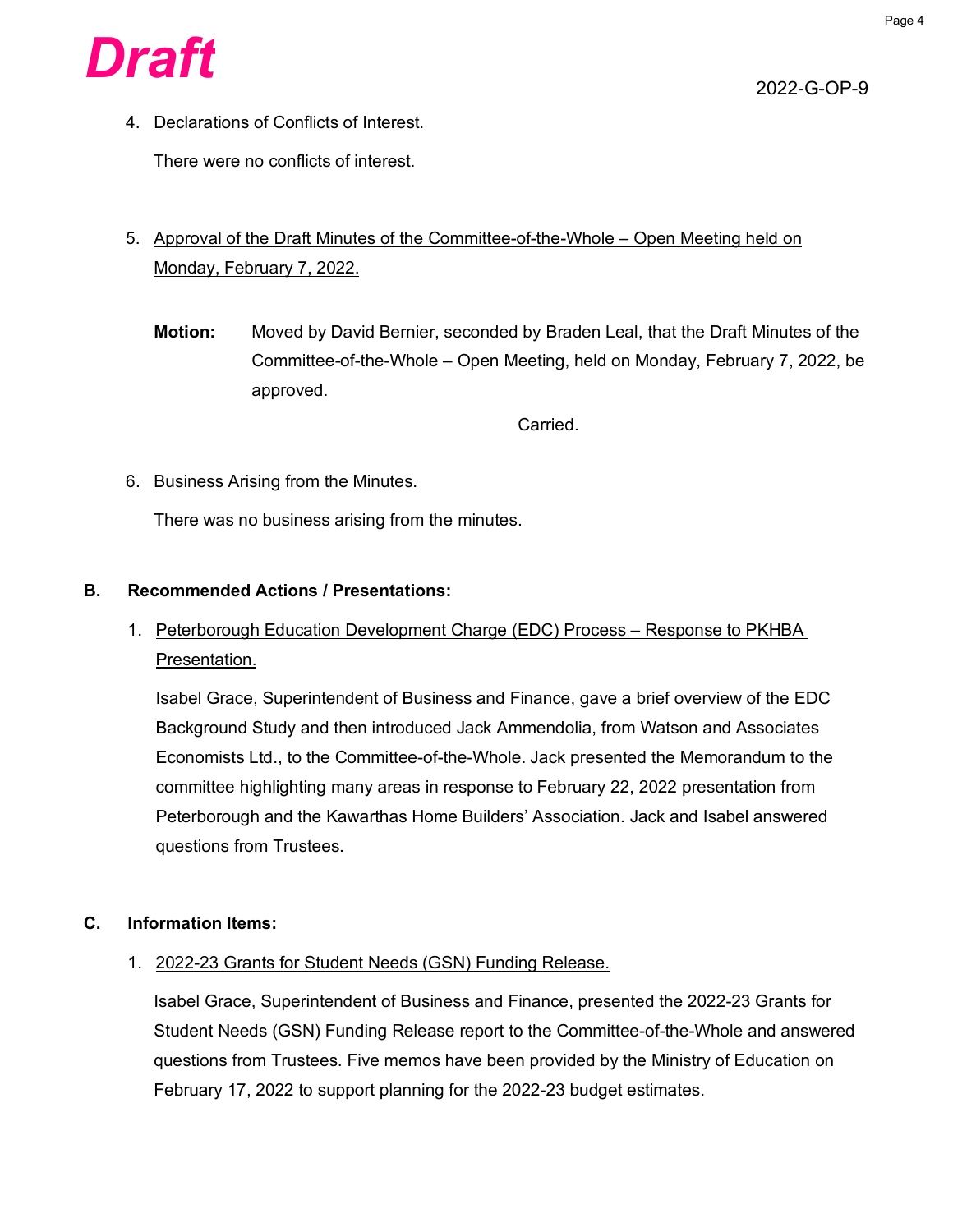

#### 2. Summary of Capital Priorities Submissions.

Isabel Grace, Superintendent of Business and Finance, presented the Summary of Capital Priorities Submissions report to the Committee-of-the-Whole and answered questions from Trustees. The deadline for all capital funding requests was February 25, 2022. Two considerations for project submissions are 1) New Unnamed Bowmanville Elementary School and 2) New Unnamed Cobourg Elementary School.

#### 3. Ontario Education Services Corporation Status Report.

Isabel Grace, Superintendent of Business and Finance, presented the Ontario Education Services Corporation (OESC) School Energy Coalition (SEC) Summary Status Report dated December 31, 2021 to the Committee-of-the-Whole and answered questions from Trustees.

#### **D. Old Business:**

There was no old business.

#### **E. New Business:**

There was no new business.

#### **F. Next Meeting:**

Monday, April 4, 2022. 6:30 p.m**.**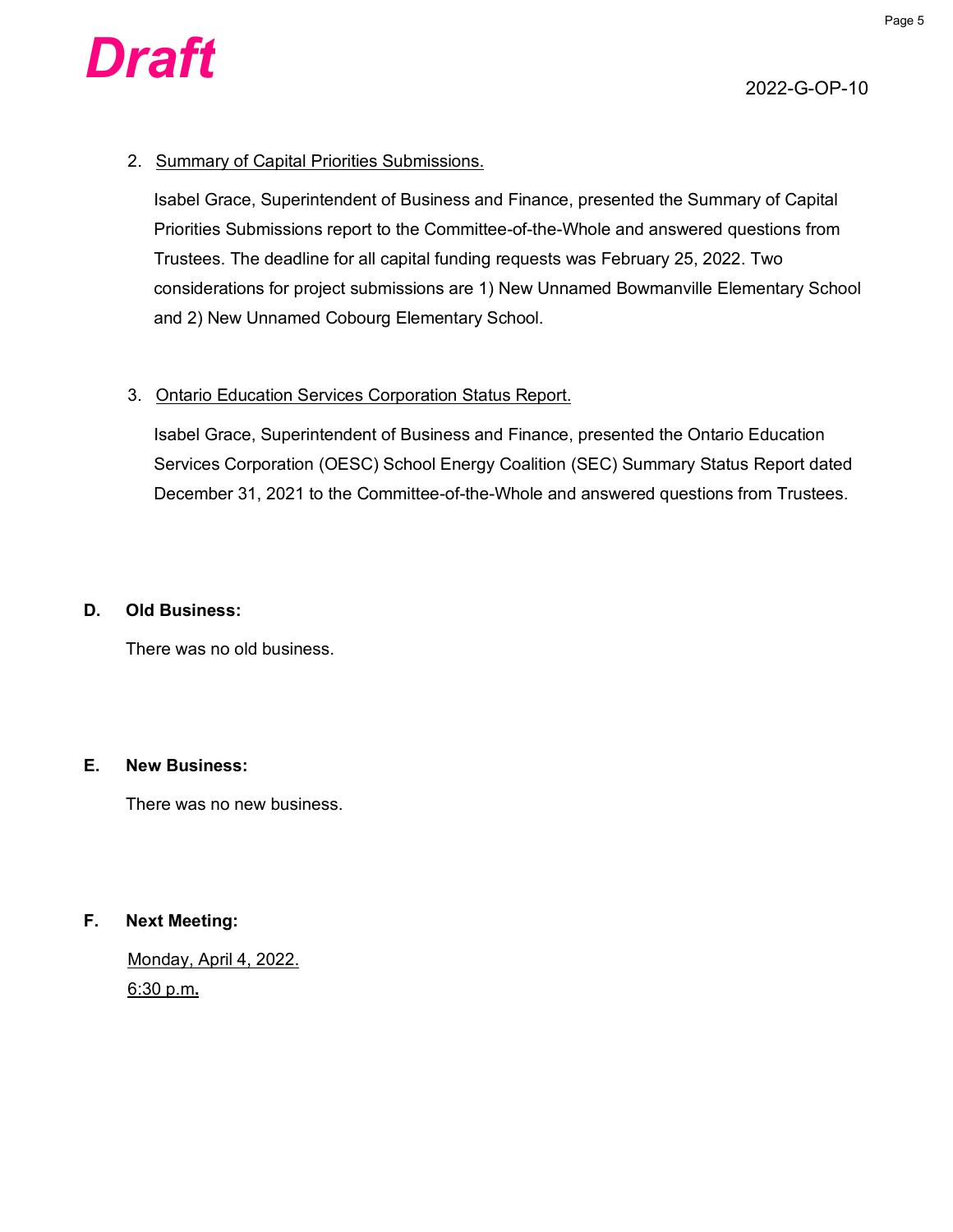

2022-G-OP-11

#### **G. Conclusion:**

#### 1. Closing Prayer:

Linda Ainsworth asked Isabel Grace to lead the Closing Prayer.

#### 2. Adjournment:

**Motion:** Moved by Loretta Durst, seconded by Helen McCarthy, that the Committee-of-the-Whole Meeting adjourn at 7:55 p.m.

Carried

Linda Ainsworth **Islands** Crace Controller Controller Crace Isabel Grace /ab and Finance

Committee Chairperson **Superintendent of Business** Superintendent of Business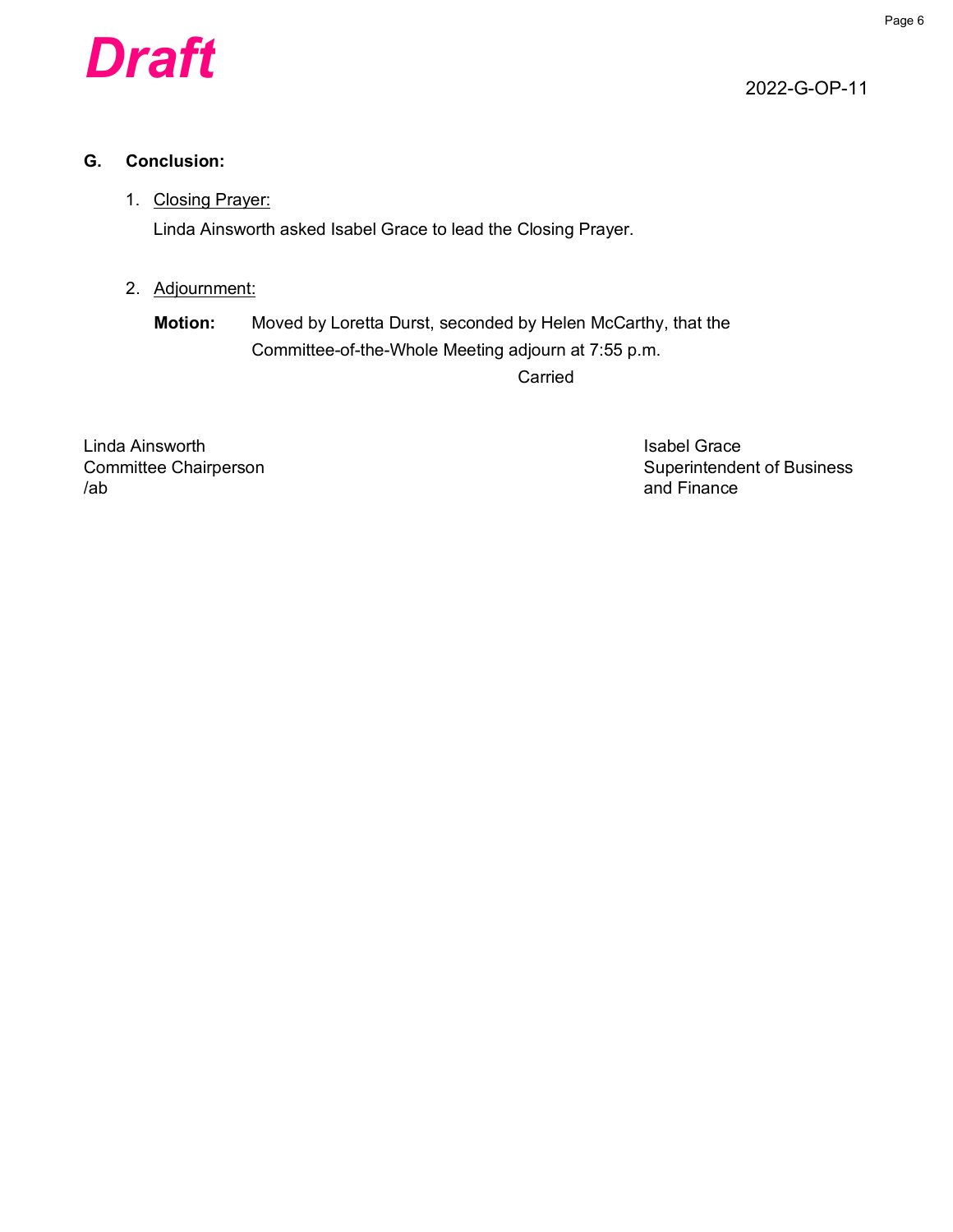<span id="page-6-0"></span>

# **BUSINESS AND FINANCE**

Page 7

# **Report to Committee of the Whole**

| Meeting:                      | In Camera                                               |  |  |  |  |  |  |  |
|-------------------------------|---------------------------------------------------------|--|--|--|--|--|--|--|
|                               | Open                                                    |  |  |  |  |  |  |  |
|                               |                                                         |  |  |  |  |  |  |  |
| <b>Presented for:</b>         | $\boxtimes$ Information                                 |  |  |  |  |  |  |  |
|                               | Approval                                                |  |  |  |  |  |  |  |
| <b>Meeting Date:</b>          | April 4, 2022                                           |  |  |  |  |  |  |  |
| <b>Presented by:</b>          | <b>Isabel Grace, Superintendent of Business/Finance</b> |  |  |  |  |  |  |  |
| <b>Submitted by:</b>          |                                                         |  |  |  |  |  |  |  |
| Subject:                      | Summary of Capital Projects for 2021-22 fiscal year     |  |  |  |  |  |  |  |
| <b>Recommended Action(s):</b> |                                                         |  |  |  |  |  |  |  |

#### **Background:**

Presented for your information is a construction update report for completed/ on-going/ future activities within our various Schools/ Facilities for the 2021/22 fiscal year

Funding sources for the various projects include:

- Facility School Renewal funding annually allocated through Grants for Student Needs (GSN). This is an enveloped amount and any funds not spent in a particular fiscal year will carry forward to the next fiscal year.
- School Condition Improvement (SCI) funding annually allocated through GSN. This an enveloped amount and any funds not spent in a particular fiscal year will carry forward to the next fiscal year.
- Capital Priorities funding program specific funding allocated for large scale projects which require submissions of business cases on a periodic basis.
- COVID Resilience Infrastructure Stream (CVRIS) funding one-time allocation flowing from the federal/provincial governments on a series of projects supporting health and safety measures related to COVID. Any funds not spent will be recovered by the government.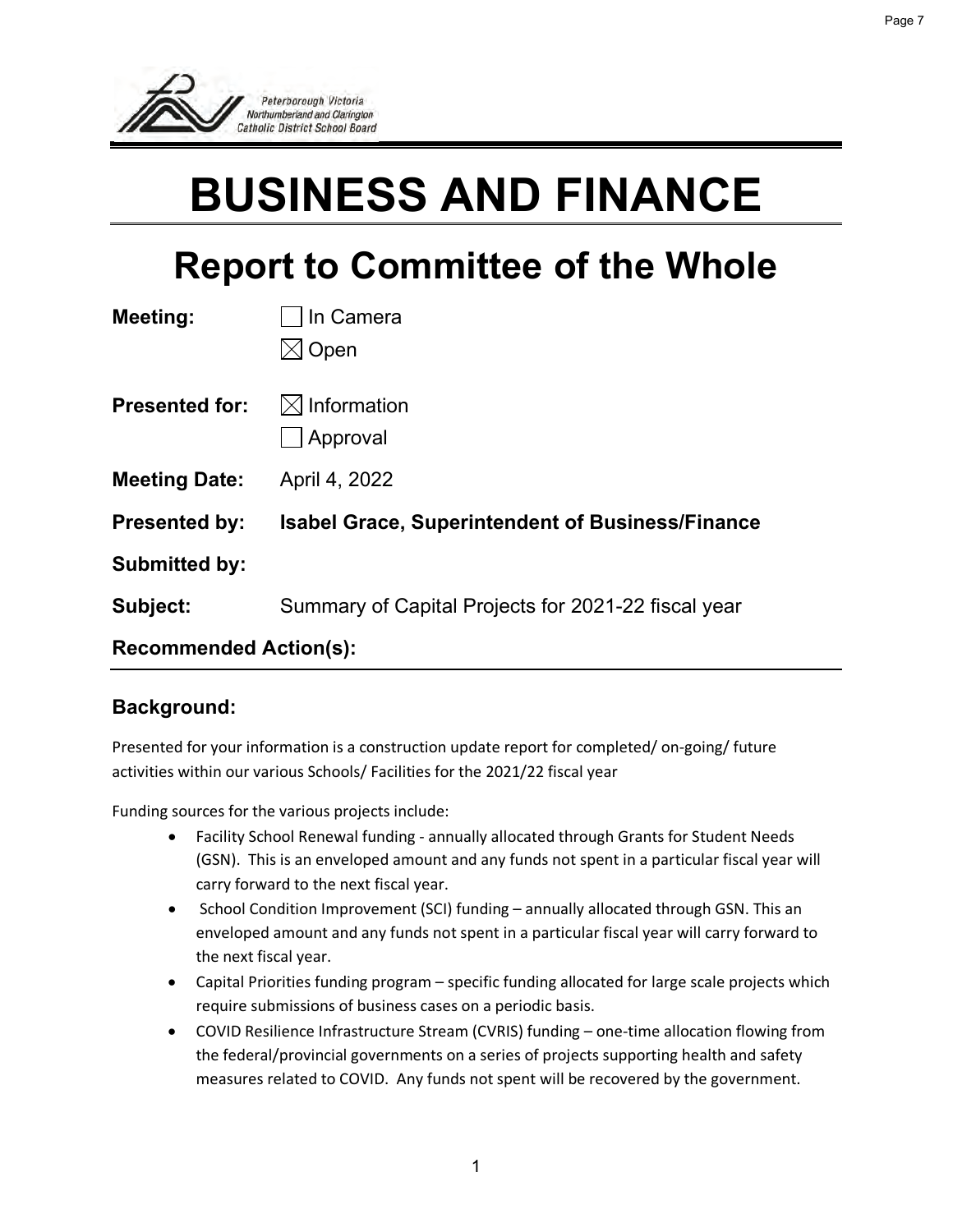The projects listed below are in various phases of:

- a) completed;
- b) in-progress;
- c) tendered; or
- d) in planning.

Presently, we have committed or planned to complete projects with a value of **in** excess of \$15.9 million on the following throughout the Board:

| 102 St. Joseph (Douro)                                                                                                                   | \$5,464,198 |  |  |  |
|------------------------------------------------------------------------------------------------------------------------------------------|-------------|--|--|--|
| Classroom addition                                                                                                                       |             |  |  |  |
| 103 St. Catherine (Peterborough)                                                                                                         | \$1,000,000 |  |  |  |
| Roof replacement                                                                                                                         |             |  |  |  |
| 105 St. Paul (Lakefield)                                                                                                                 | \$1,500,000 |  |  |  |
| <b>Replacement of 3 Classrooms</b>                                                                                                       |             |  |  |  |
| 109 St. Anne (Peterborough)<br><b>Window Replacement</b><br>Staffroom renovation                                                         | \$430,000   |  |  |  |
| 110 St. John (Peterborough)                                                                                                              | \$30,000    |  |  |  |
| Foundation repairs                                                                                                                       |             |  |  |  |
| 114 St. Francis of Assisi (Newcastle)<br>Paving                                                                                          | \$20,000    |  |  |  |
| 115 St. John Paul II (Lindsay)<br>Paving                                                                                                 | \$30,000    |  |  |  |
| 118 St. Paul (Norwood)<br>Parking lot improvements                                                                                       | \$1,500,000 |  |  |  |
| 120 St. Mary (Campbellford)                                                                                                              | \$960,000   |  |  |  |
| Classroom ventilation units<br><b>Classroom/Boiler Replacements</b><br><b>Exterior door replacements</b><br>Window covering replacements |             |  |  |  |
| 121 St. Joseph (Cobourg)                                                                                                                 | \$500,000   |  |  |  |
| <b>Window Replacement</b>                                                                                                                |             |  |  |  |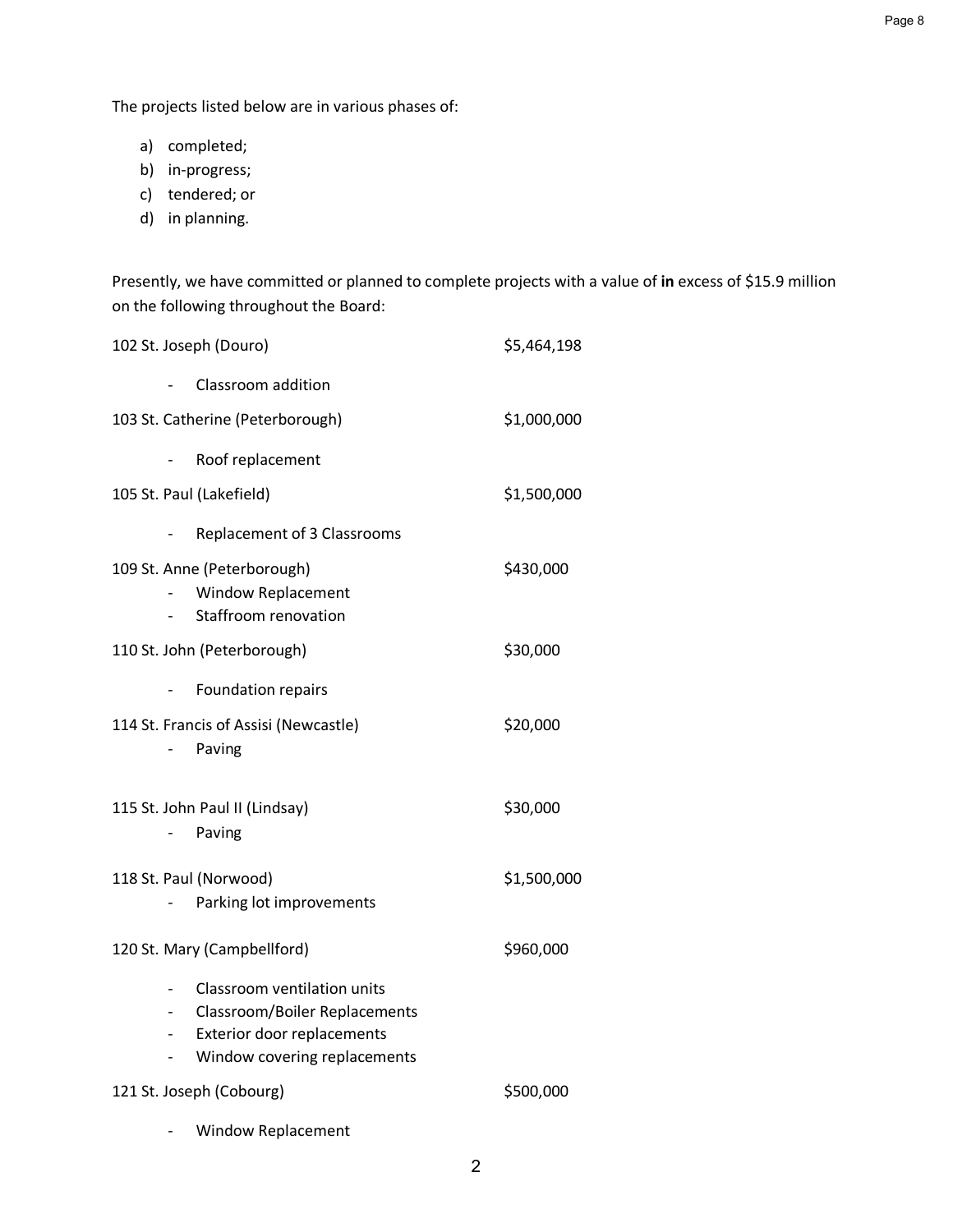| 126 St. Anthony (Port Hope)                                                                                                | \$50,000    |  |  |  |
|----------------------------------------------------------------------------------------------------------------------------|-------------|--|--|--|
| Ventilation improvements                                                                                                   |             |  |  |  |
| 131 St. Mary (Lindsay)                                                                                                     | \$850,000   |  |  |  |
| Roof replacement<br>Elevator                                                                                               |             |  |  |  |
| 133 Notre Dame (Cobourg)                                                                                                   | \$15,000    |  |  |  |
| Paving                                                                                                                     |             |  |  |  |
| 135 Good Shepherd (Courtice)<br>Washroom renovations                                                                       | \$500,000   |  |  |  |
| 251 Holy Cross (Peterborough)<br>Roof replacement<br>Fire alarm devices<br>Track equipment storage shed                    | \$1,632,930 |  |  |  |
| 253 St. Peter (Peterborough)<br>Paving                                                                                     | \$30,000    |  |  |  |
| 254 St. Thomas of Aquinas (Lindsay)<br>Paving                                                                              | \$30,000    |  |  |  |
| 255 Holy Trinity (Courtice)<br>Pedestrian walkways                                                                         | \$20,000    |  |  |  |
| 256 St. Mary (Cobourg)<br>Window replacements<br>Fire alarm replacement<br>Chiller replacement<br>Fitness room renovations | \$810,000   |  |  |  |
| 257 St. Stephen (Bowmanville)<br>Fire alarm replacement                                                                    | \$100,000   |  |  |  |
| 601 Catholic Education Centre<br>Window replacement                                                                        | \$500,000   |  |  |  |

 $\sim$  -  $\sim$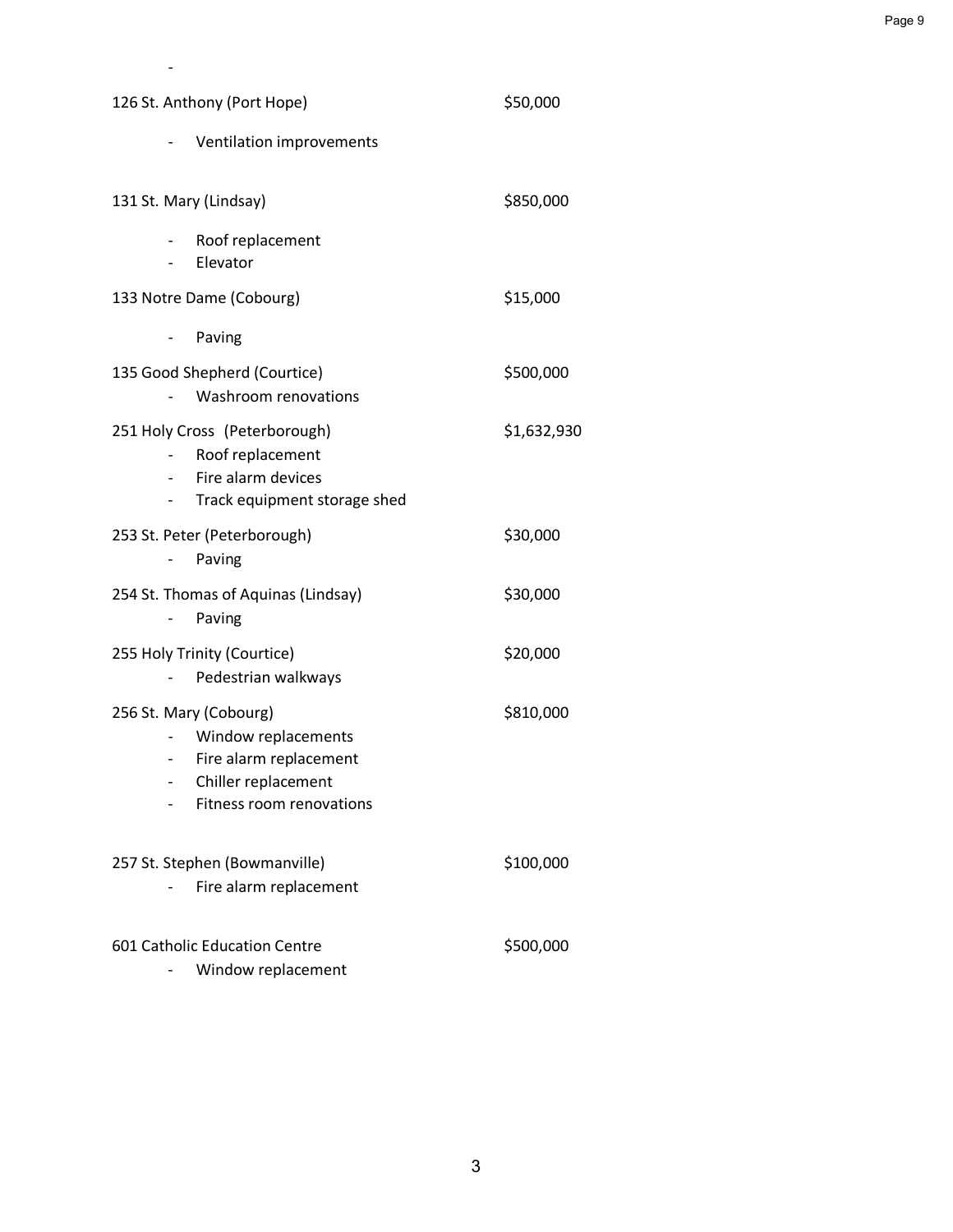#### <span id="page-9-0"></span>**PETERBOROUGH VICTORIA NORTHUMBERLAND AND CLARINGTON CATHOLIC DSB INTERIM FINANCIAL REPORT For the Period Ending August 31, 2022**

Page 10

|                                                                                                                        | 2020-21                 |                                     |                         |                   |            |  |  |
|------------------------------------------------------------------------------------------------------------------------|-------------------------|-------------------------------------|-------------------------|-------------------|------------|--|--|
|                                                                                                                        |                         | 2021-22<br><b>Actual to Revised</b> |                         |                   |            |  |  |
|                                                                                                                        | Actual                  | Budget                              | Forecast                | \$ Increase       | % Increase |  |  |
|                                                                                                                        |                         | (Estimates)                         | (Revised Est)           | (Decrease)        | (Decrease) |  |  |
| <b>Grant Revenue</b>                                                                                                   |                         |                                     |                         |                   |            |  |  |
| Foundation Alloc. - Elementary                                                                                         | 55.230.542              | 55.424.645                          | 56.291.386              | 866.741           |            |  |  |
| School Foundation - Elementary                                                                                         | 7,540,239<br>26,640,613 | 7,517,328<br>26,414,401             | 7,575,504<br>26,515,476 | 58,176<br>101,075 |            |  |  |
| Foundation Alloc. - Secondary<br>School Foundation - Secondary                                                         | 3,926,728               | 3.916.747                           | 3.935.275               | 18,528            |            |  |  |
| Parent Engagement Allocation                                                                                           | 0                       | 25,464                              | 25,493                  | 29                |            |  |  |
| Mental Health and Well-Being                                                                                           | 576,273                 | 580,467                             | 583,770                 | 3,303             |            |  |  |
| Supporting Student Mental Health Allocation                                                                            | 119,414                 | 120,284                             | 120,511                 | 227               |            |  |  |
| Less Mental Health to(from) Deferred Revenue                                                                           | (29, 023)               | $\Omega$                            | $\Omega$                | 0                 |            |  |  |
| Special Education Alloc.                                                                                               | 24,594,035              | 24,674,854                          | 25,146,919              | 472,065           |            |  |  |
| Sp Ed and SEA Funds Transferred (to)from Deferred Revenue                                                              | 122,322                 | $\Omega$                            | 542,521                 | 542,521           |            |  |  |
| Section 23                                                                                                             | 117.766                 | 117,766                             | 117.766                 | $\mathbf 0$       |            |  |  |
| Language Allocation                                                                                                    | 2,651,192               | 2,798,445                           | 2,806,083               | 7,638             |            |  |  |
| Supported Schools                                                                                                      | 1,812                   | 9,841                               | 1,828                   | (8,013)           |            |  |  |
| Indigeneous Education Allocation                                                                                       | 1.109.803               | 1,391,043                           | 1,353,844               | (37, 199)         |            |  |  |
| Deferred Revenue Indigeneous Education                                                                                 | (49, 551)               | r                                   | 101,146                 | 101,146           |            |  |  |
| Remote & Rural Allocation                                                                                              | 653,278                 | 698,825                             | 651,148                 | (47, 677)         |            |  |  |
| Rural and Northern Education Fund                                                                                      | 371,530                 | 367,063                             | 367,063                 | $\mathbf 0$       |            |  |  |
| Learning Opportunity Allocation                                                                                        | 763.325                 | 775.717                             | 775.285                 | (432)             |            |  |  |
| Tutoring, SHSM, Outdoor Ed and Experiential Learning Allocations                                                       | 487,534                 | 926,886                             | 929,436                 | 2.550             |            |  |  |
| Deferred Revenue Targeted Student Supports                                                                             | (47, 622)               | 19,533                              | 153,368                 | 133,835           |            |  |  |
| Deferred Revenue Experiential Learning                                                                                 | 82,139                  | $\Omega$                            | 85,038                  | 85.038            |            |  |  |
| Supports for Students                                                                                                  | 1,650,813               | 1,650,813                           | 1,650,813               | 0<br>1,300        |            |  |  |
| Continuing Education, Adult, High Credit and Summer School<br>Cost Adjustment and Teacher Qualification and Experience | 480,181<br>12,825,142   | 489,596<br>15,368,452               | 490,896<br>14,072,942   | (1, 295, 510)     |            |  |  |
| <b>Benefits Trust Funding</b>                                                                                          | 1,424,105               | 1,630,553                           | 1,714,087               | 83,534            |            |  |  |
| <b>ECE Qualification and Experience</b>                                                                                | 903,141                 | 928,140                             | 959,314                 | 31,174            |            |  |  |
| New Teacher Induction Program                                                                                          | 105.309                 | 137.116                             | 135.210                 | (1.906)           |            |  |  |
| <b>Transportation Allocation</b>                                                                                       | 11,622,984              | 12,071,341                          | 12,131,629              | 60,288            |            |  |  |
| Administration & Governance                                                                                            | 5,062,143               | 5.015.552                           | 5,046,222               | 30,670            |            |  |  |
| Program Leadership Allocation                                                                                          | 905,863                 | 999,389                             | 999,389                 | 0                 |            |  |  |
| School Operations Allocation                                                                                           | 15,149,324              | 15,214,898                          | 15,370,311              | 155,413           |            |  |  |
| Community Use of Schools                                                                                               | 206,581                 | 206,311                             | 206,311                 | 0                 |            |  |  |
| Capital Debt Support - Interest Portion                                                                                | 2,023,681               | 1,817,772                           | 1,817,772               | $\mathbf 0$       |            |  |  |
| <b>Declining Enrolment</b>                                                                                             | 632,055                 | 375,449                             | 139.783                 | (235, 666)        |            |  |  |
| <b>Funding Stabilization</b>                                                                                           | 2,331,396               | C                                   | $\Omega$                | 0                 |            |  |  |
| <b>Total Operating Grants for Student Needs</b>                                                                        | 180,185,067             | 181,684,691                         | 182,813,539             | 1,128,848         | 0.62%      |  |  |
| Other Revenue including salary recoveries, grants for budgeted staff positions and SHSM                                | 2,651,456               | 2,253,677                           | 2,227,305               | (26, 372)         |            |  |  |
| Ministry Grants - COVID 19 - Staffing                                                                                  | 3,021,899               | 1,495,111                           | 2,989,847               | 1,494,736         |            |  |  |
| Ministry Grants - COVID 19 - Other                                                                                     | 402,135                 | 105,654                             | 211,308                 | 105,654           |            |  |  |
| Ministry Grants - COVID 19 - Donation in Kind PPE                                                                      | 1,022,170               | 0                                   | 1,000,000               | 1,000,000         |            |  |  |
| Ministry Grants - Targeted Special Grant Funding                                                                       | 590,233                 | 284,470                             | 945,273                 | 660,803           |            |  |  |
| Ministry Grants - Targeted Special Grant Funding - COVID                                                               | 1,356,402               | 538,766                             | 920,916                 | 382,150           |            |  |  |
| Ministry Grants - Education Worker Protection and Supports for Students                                                | 2,258,660               | 2,258,660                           | 2,258,660               | 0                 |            |  |  |
| <b>Sub-Total Revenue and Grants</b>                                                                                    | 191,488,022             | 188,082,263                         | 193,366,848             | 4,745,819         | 2.52%      |  |  |
| <b>Grants for Capital Purposes</b>                                                                                     |                         |                                     |                         |                   |            |  |  |
| School Renewal and Temporary Accomodation Funding                                                                      | 2,250,157               | 2.365.129                           | 2,556,097               | 190,968           |            |  |  |
| Climate Action Incentive Fund                                                                                          | 375,534                 | 0                                   | 0                       | 0                 |            |  |  |
| School Conditioning                                                                                                    | 2.393.948               | 3.603.704                           | 5.146.000               | 1.542.296         |            |  |  |
| COVID - HVAC                                                                                                           | 541,035                 | 0                                   | 0                       | 0                 |            |  |  |
| COVID-19 Resilience Infrastructure Stream                                                                              | 4,743,115               | 3,342,574                           | 3,613,317               | 270,743           |            |  |  |
| <b>Total Grants for Capital Purposes</b>                                                                               | 10,303,789              | 9,311,407                           | 11,315,414              | 2,004,007         |            |  |  |
| <b>Total Revenue and Grants for Compliance Purposes</b>                                                                | 201,791,811             | 197,393,670                         | 204,682,262             | 6,749,826         | 3.30%      |  |  |